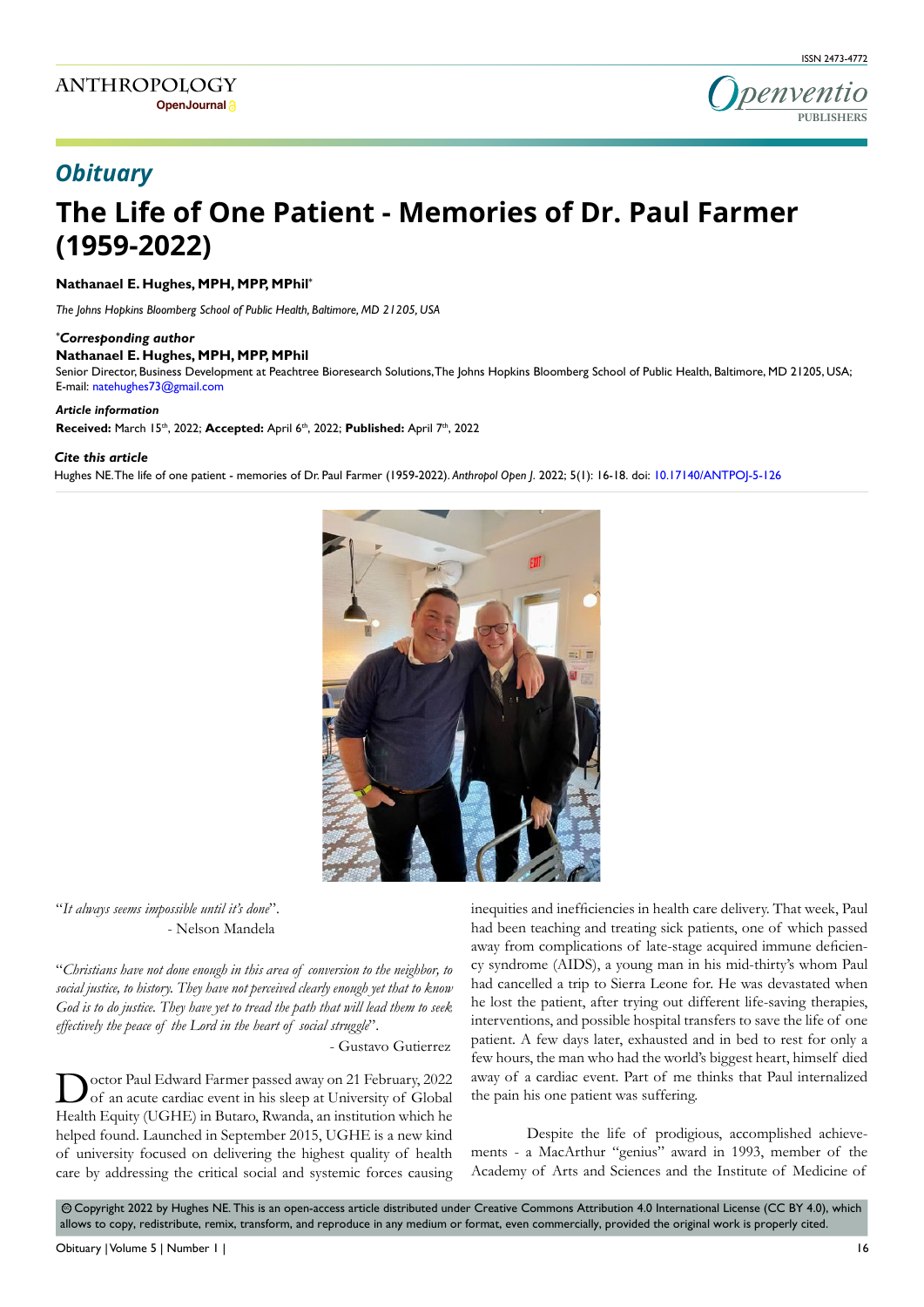

the National Academy of Sciences, from which he was the recipient of the 2018 Public Welfare Award, co-founder and self-described "chief strategist" (he gleefully commented) of Partners In Health (PIH), Kolokotrones University professor at Harvard Medical School, comfortably wrestling between the foundations of power and the "*poorest of the poor*", Paul lived his life in contrast.

Here are just a few metrics from PIH and what the nonprofit has accomplished since its inception in 1987: 2.8 million outpatient visits in supported clinics, 2.1 million women's health checkups around the world and over 2.1 million home visits conducted by community health workers.

Paul and I were so close. I imagine part of it was his trying to grapple with being a medical anthropologist and a practicing physician, having left his family so many times to be in the field with his patients. He understood that I myself was a child who grew up as a third culture kid in the field of anthropology, and during my childhood and adolescent years, I was left with my sisters in Northeast Brazilian pharmacies hearing about the maladies of poor peasants while my mother conducted social epidemiological research for her masterpiece "*Death Without Weeping*", a book Paul often told me was one of his favorite ethnographies and which had an immense influence on his own writing in Haiti, and later Rwanda.

Another aspect of our over 30-year friendship was that I knew Paul since he was a medical student. I saw him develop his own brand of activism, and I while my mom had mentored him at a critical juncture in his life, so had he played that role for me in my own development, which ultimately led me to the field of global public health.

He wanted to know that he was a good father and was it OK that his priority was to the poor, the life of one patient. His daughter, Katherine, during a ceremony at Trinity Church in Boston on March 12<sup>th</sup>, 2022, described perhaps my favorite story (and there are so many) of Paul. During the last couple of years amid the coronavirus disease (COVID) pandemic, Paul spent more time in Miami with his three children and wife Didi Bertrand and had an abundant garden outside which he spent several hours working on. At one point working in the garden, he turned to Katherine with tears welled up in his eyes, and almost apologetically said, "*I had to do this work. I had to do it. And if I had the chance to do it all over again, I would have done the same thing*". Kathrine embraced her father. She understood, and she was OK with it. He always led with love, he led with compassion.

I wanted to make sure that I sent some memories from Paul's teachers, mentors, and friends, to capture who he was – and how he will be remembered. All of us agree, that we must do the work to bring good trouble in medicine and medical anthropology to light.

#### "*Dear Arachu and friends,*

We must all have so many memories of Paul. I first met Paul when he was an eager undergraduate at Duke University and

then much later as anthropologist-physician at Harvard. (All Duke flags on campus will be lowered through Wednesday in his honor.) Then of course Paul went to Haiti. One day in Berkeley Paul showed up to my crowded house asking for a couch to sleep on. The next morning Paul was in the kitchen washing dishes with our former Gov. Jerry Brown, then Mayor of Oakland. At one point we bumped into each other during the end of Cuba's human immunodeficiency virus (HIV)/AIDS sanatorium.

Paul inspired so many people and organizations to fight epidemics, social and political injustice, and the basic needs of the world's sick-poor. He argued for a political economy of death counts (à la German anthropologist, Rudolf Virchow). As a physician-theologian, Farmer had a unique ability to capture the embodiment of institutionalized violence and suffering. In addition to fighting the bureaucratic global international health regime Paul carved out time to heal the sick. His double consciousness as a physician-anthropologist, a policy maker and a healer, an activist and a theologian, Paul was able to work between his philosophical critical thinking and his feet-on-the-ground 'being there' anthropologist. At times there was a certain world-weariness as he made his back through capitalist foundations and the everyday sickness of needy bodies, just as he was impatient with medical anthropologists. He wanted more, much more from us. I remember Paul saying that he refused to listen to one more Haitian story of 'sorcery-sent' illness when it was 'for-profit medicine' that was to blame for the dead.

With tears and love", Nancy

*Nancy Scheper-Hughes, Chancellor's Professor Emerita Department of Anthropology, University of California Berkeley*

"Dear Nancy and all,

Thank you for sharing these wonderful words...My own friendship with Paul happened around our mutual admiration for Cuban public health and one of my other heroes and dear friend, Jorge Pérez, copied here too. Paul was so gracious that when we decided to make the film SALUD! he was eager to share his thoughts on film and was a major influence in turning the documentary from a feature on Cuba's international health teams into a much deeper look at the reasons why poor people the world over don't have access to what makes them healthy, including decent public health systems. As you all know, Paul slept very little--his work, his patients, his writing, and activism all-consuming. But when he arrived in Cuba, as Tracy Kidder described in his book: "When we got to our hotel, Farmer said, 'I can sleep here. Everyone here has a doctor. ´ He lay down on his bed and within a few minutes he was asleep...."

Rest in power, dear Paul. We need to do so much more to live up to your legacy.

Warm regards to everyone and un abrazo",

*Gail Reed, International Director of Medical Education Cooperation with Cuba (MEDICC)*